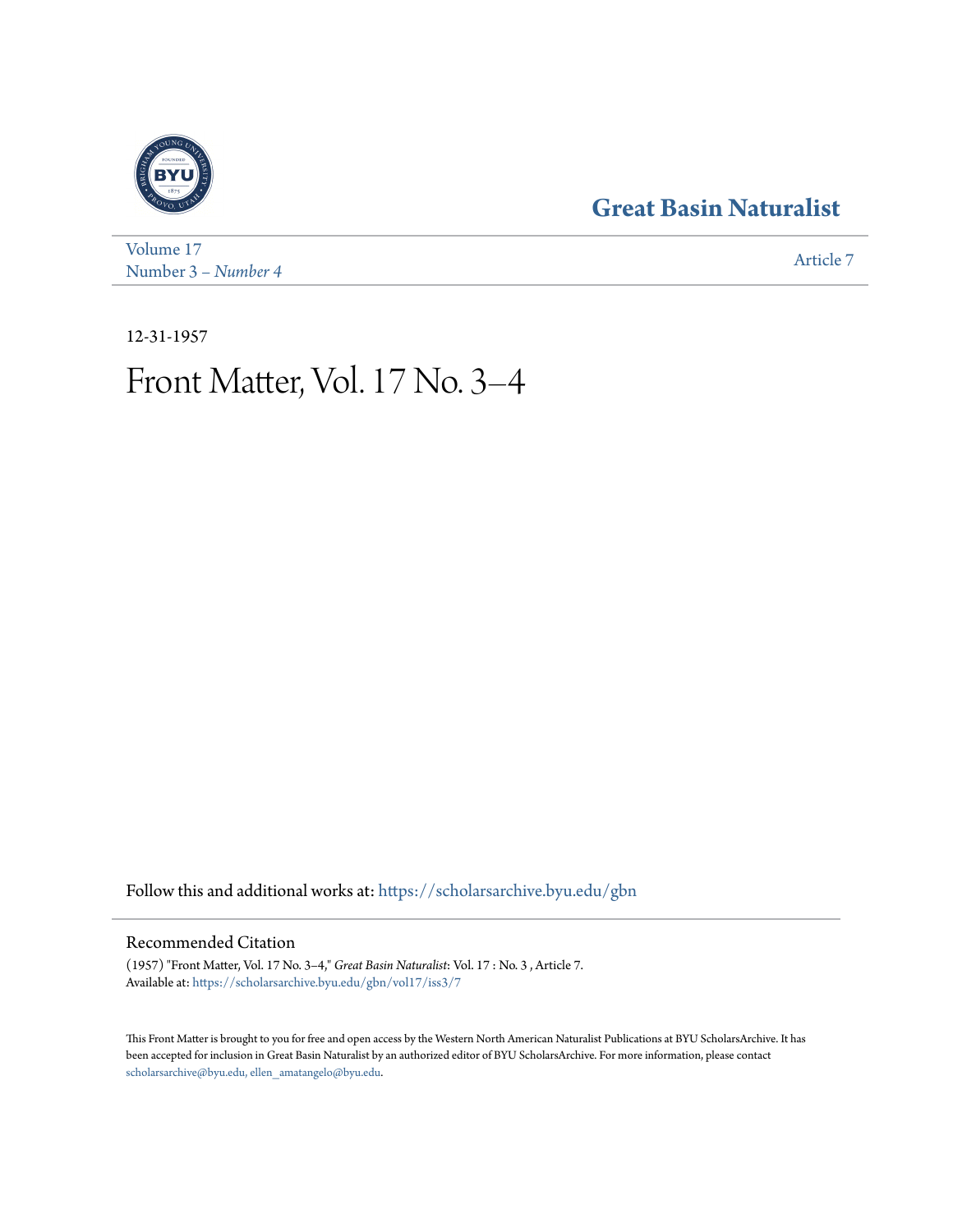# Great Basin naunang

**The** 

Volume XVII December, 1957 Nos. 3-4

#### TABLE OF CONTENTS

| A Taxonomic and Ecological Study of the Western Skink<br>(Eumeces skiltonianus), by Wilmer W. Tanner  59              |  |
|-----------------------------------------------------------------------------------------------------------------------|--|
| Mites Found on Mice of the Genus <i>Peromyscus</i> in Utah.<br>V. Trombiculidae and Miscellaneous Families, by Dorald |  |
| A New Generic Name For and Some Biological Data On an<br>Unusual Central American Beetle (Coleoptera: Platy-          |  |
| New Species of Bark Beetles (Coleoptera: Scolytidae), Mostly                                                          |  |
| A New Skink of the Multivirgatus Group from Chihuahua,                                                                |  |
|                                                                                                                       |  |



PUBLISHED BY Brigham Young University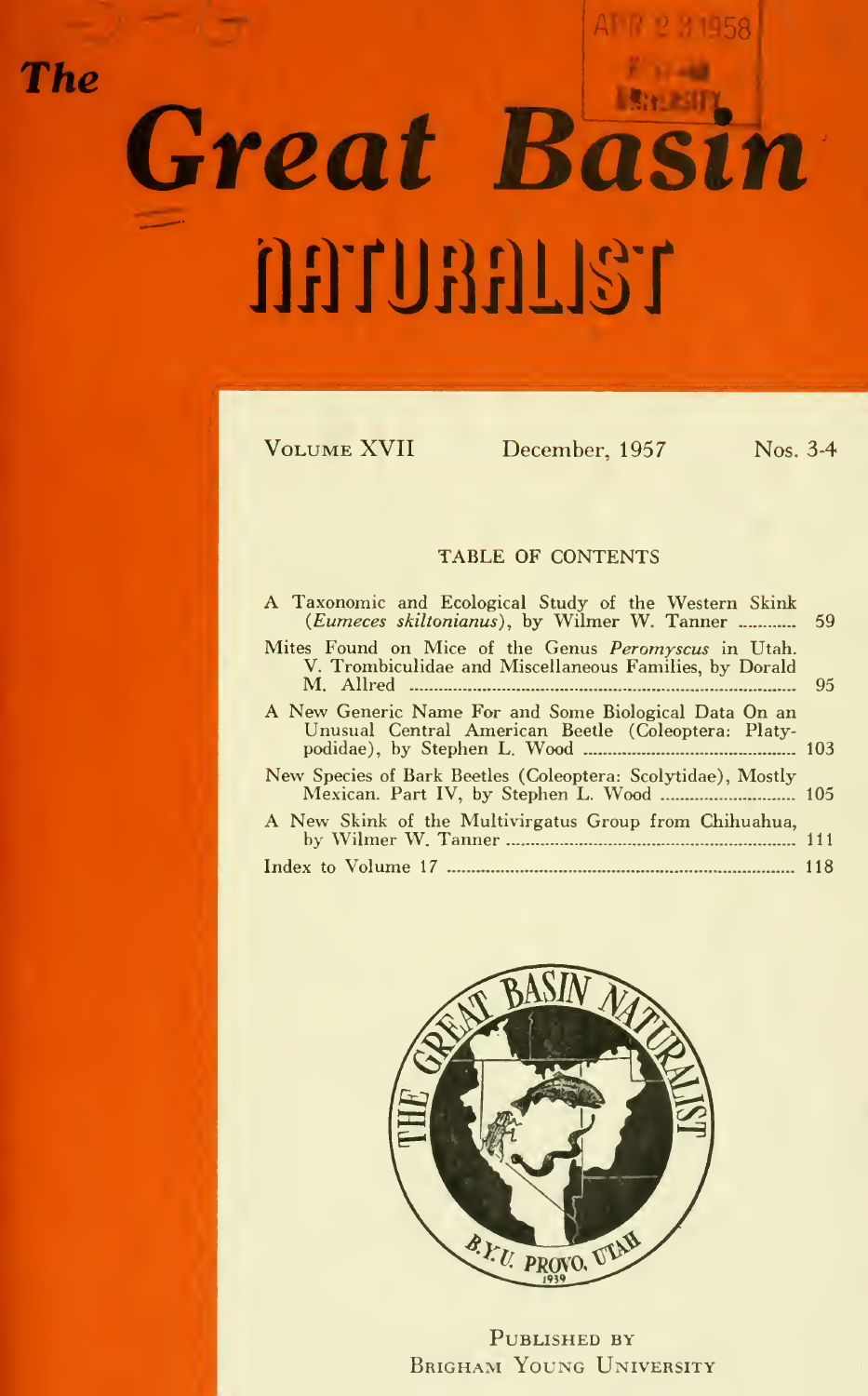# The Great Basin Naturalist

A journal published from one to four times <sup>a</sup> year by the Brigham Young University, Provo, Utah.

Manuscripts: Only original unpublished manuscripts, pertaining to the Great Basin and the Western United States in the main, will be accepted. Manuscrtipts are subject to the approval of the editor.

Illustrations: All illustrations should be made with a view to having them appear within the limits of the printed page. The ill ustrations that form a part of an article should accompany the manuscript. All half-tones or zinc etchings to appear in this journal are to be made under the supervision of the editor, and the cost of the cuts is to be borne by the contributor.

Reprints: No reprints are furnished free of charge. A price list for reprints and an order form is sent with the proof.

SUBSCRIPTIONS: The annual subscription is \$2.50, (outside the United States \$3.25). Single number, 80 cents.

All correspondence dealing with manuscripts, subscriptions, reprints and other business matters should be addressed to the Editor, Vasco M. Tanner, Great Basin Naturalist, Brigham Young University, Provo, Utah.

Reprints Schedule of The Great Basin Naturalist

Each

|                                                                        |      |                 |                             |       |                                                   | Additional |  |
|------------------------------------------------------------------------|------|-----------------|-----------------------------|-------|---------------------------------------------------|------------|--|
|                                                                        |      |                 |                             |       | 2 pp. 4 pp. 6 pp. 8 pp. 10 pp. 12 pp. 2 pp.       |            |  |
| 50 copies                                                              |      |                 |                             |       | \$5.00 \$6.00 \$7.00 \$8.00 \$9.00 \$10.00 \$1.50 |            |  |
| 100 copies                                                             | 6.00 |                 | 7.00 8.00 9.00 10.00 11.00  |       |                                                   |            |  |
| 200 copies                                                             | 7.00 | 8.00 9.00 10.00 |                             | 11.00 | - 12.00                                           |            |  |
| 300 copies                                                             |      |                 | 8.00 9.00 10.00 11.00 12.00 |       | - 13.00                                           |            |  |
| COVERS: \$8.00 for first 100 copies; \$3.00 for additional 100 copies. |      |                 |                             |       |                                                   |            |  |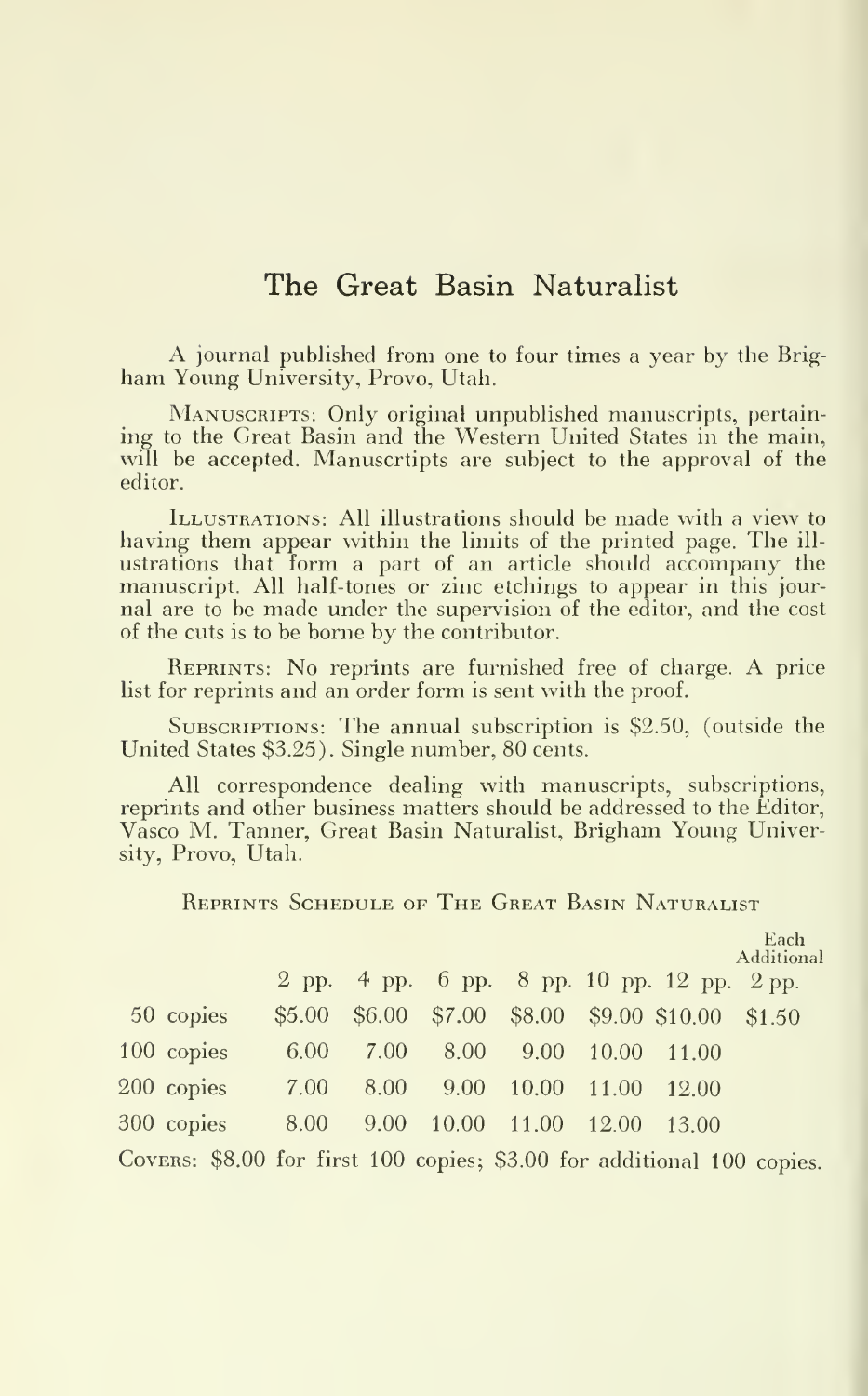# The Great Basin Naturalist

VOLUME XVII, <sup>1957</sup>

Editor: Vasco M. Tanner Assistant Editor: STEPHEN L. WOOD Assistant Editor: Wilmer W. Tanner



PUBLISHED AT PROVO, UTAH BY BRIGHAM YOUNG UNIVERSITY